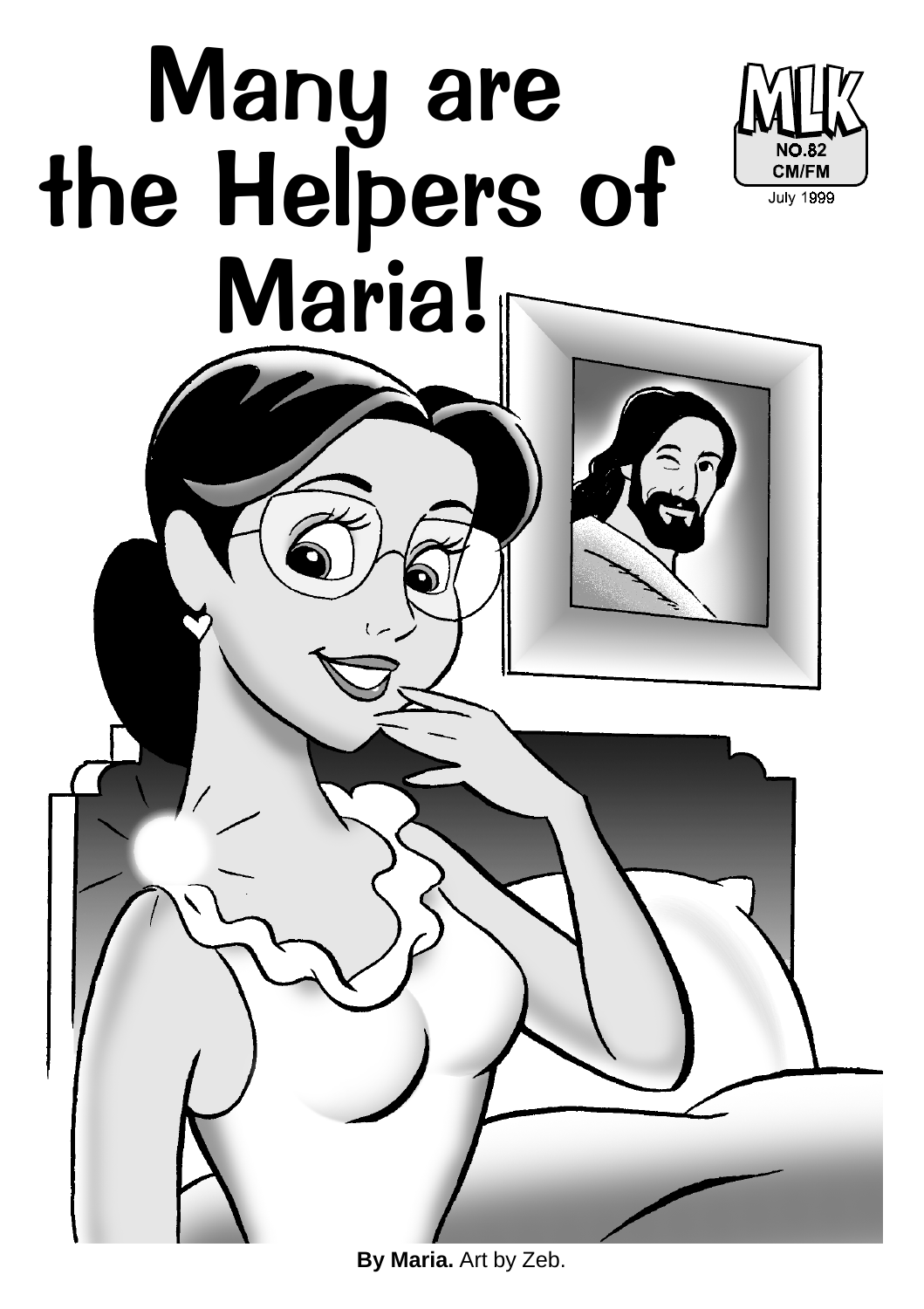One morning as Peter and I were getting up, I saw a flash of light out of the corner of my eye.

When I'd turn my head, I would see it flash again!



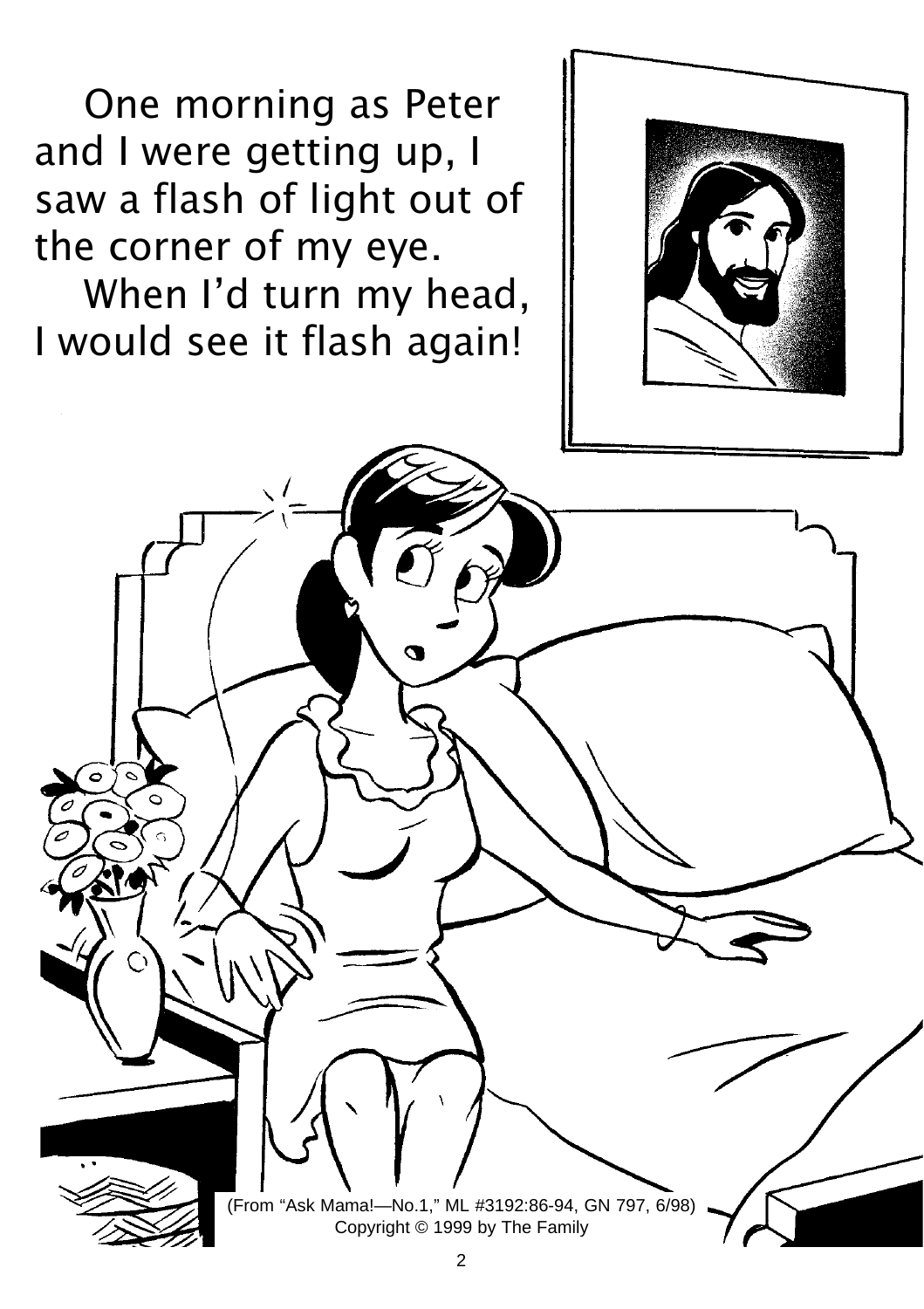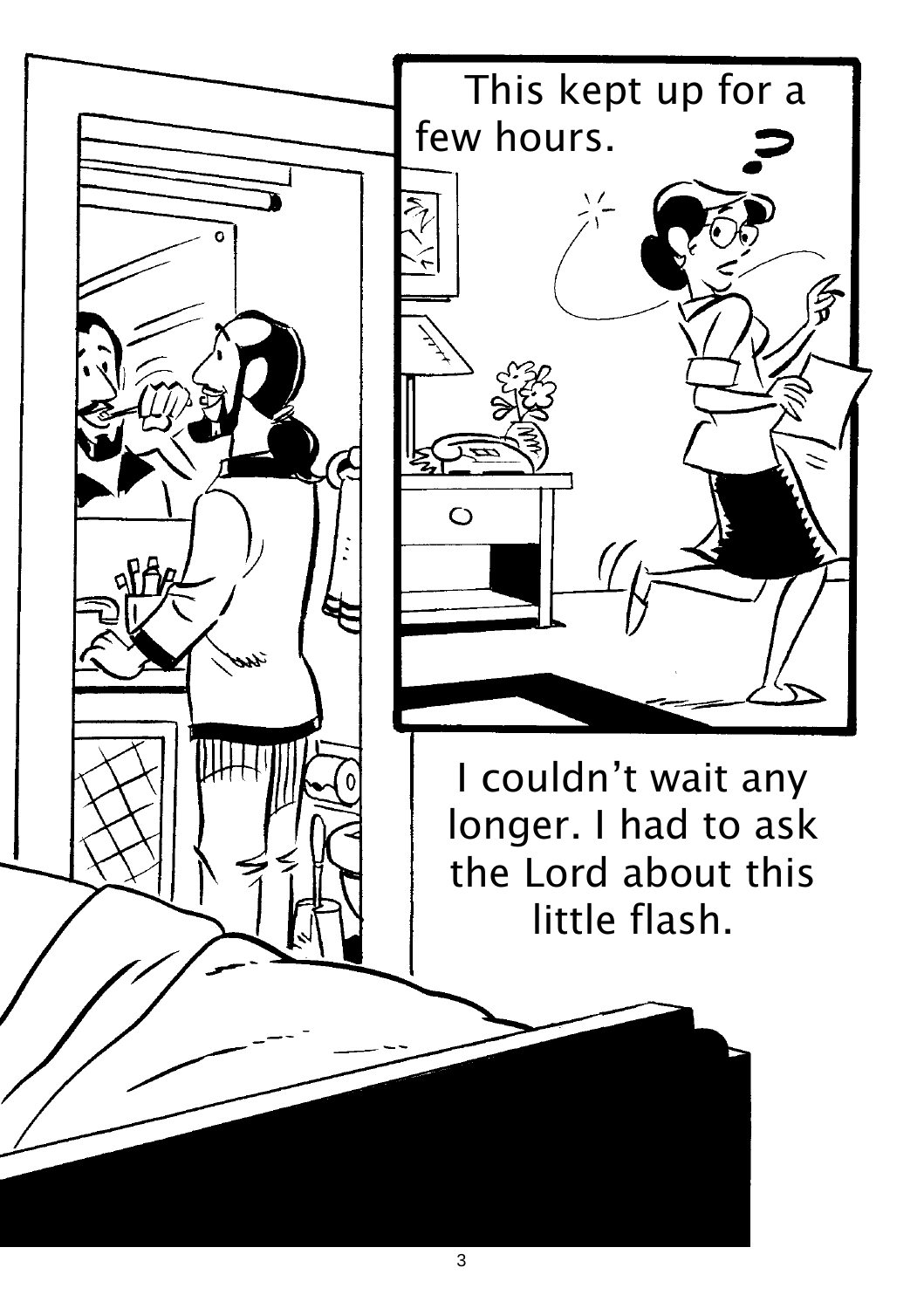(Jesus:) Sometimes I show you little signs of your spirit helpers to encourage you that they're with you.

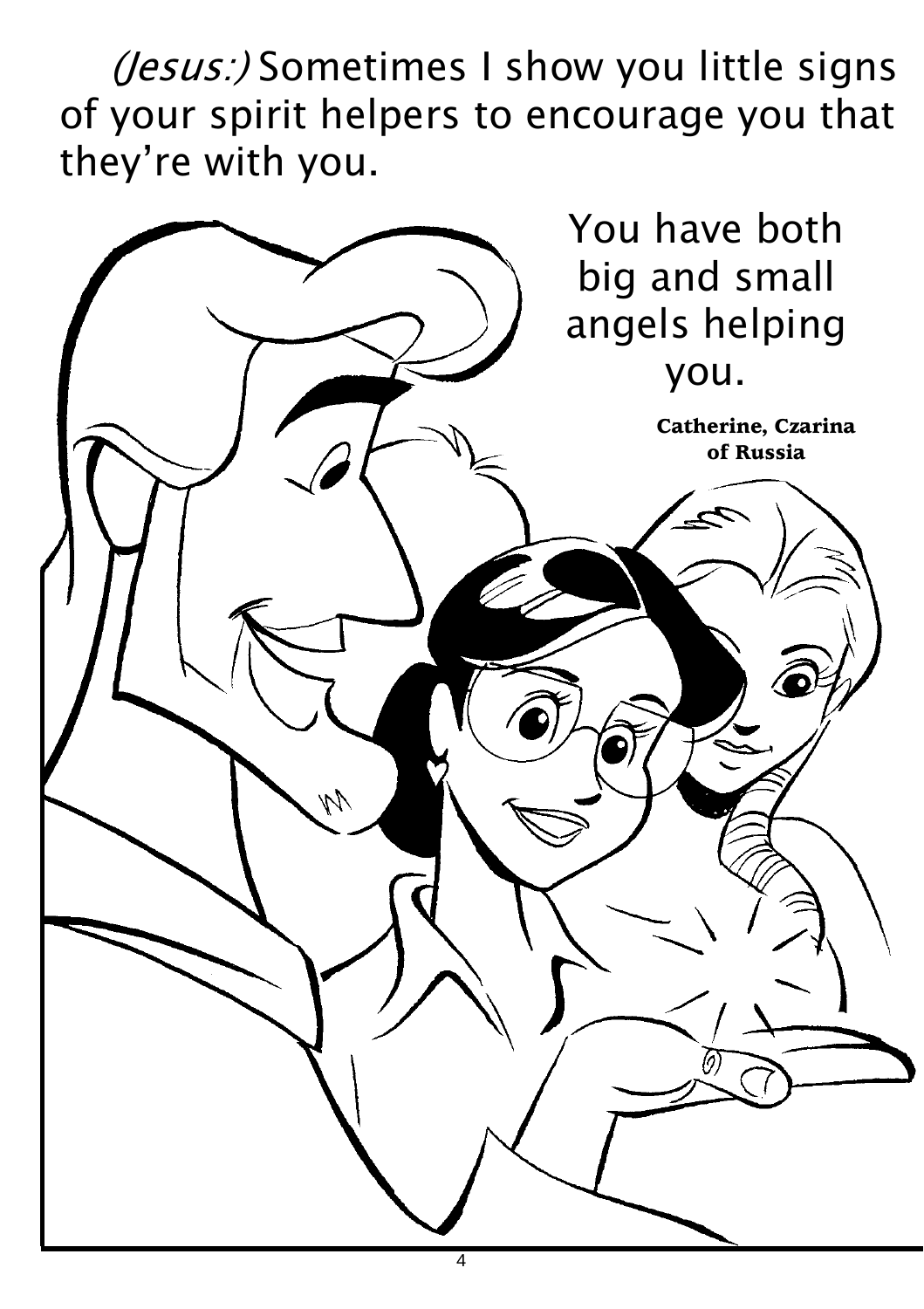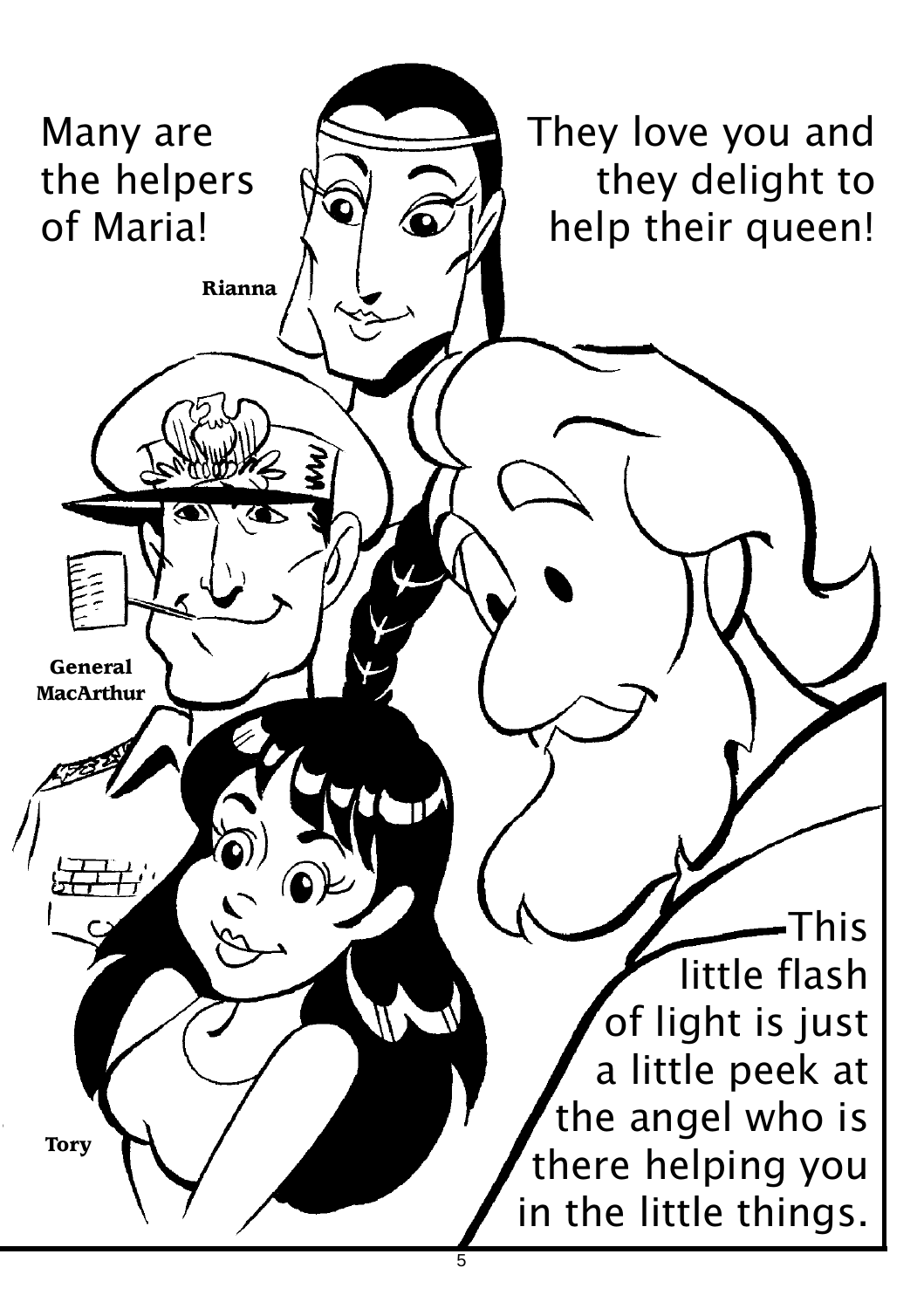![](_page_5_Picture_0.jpeg)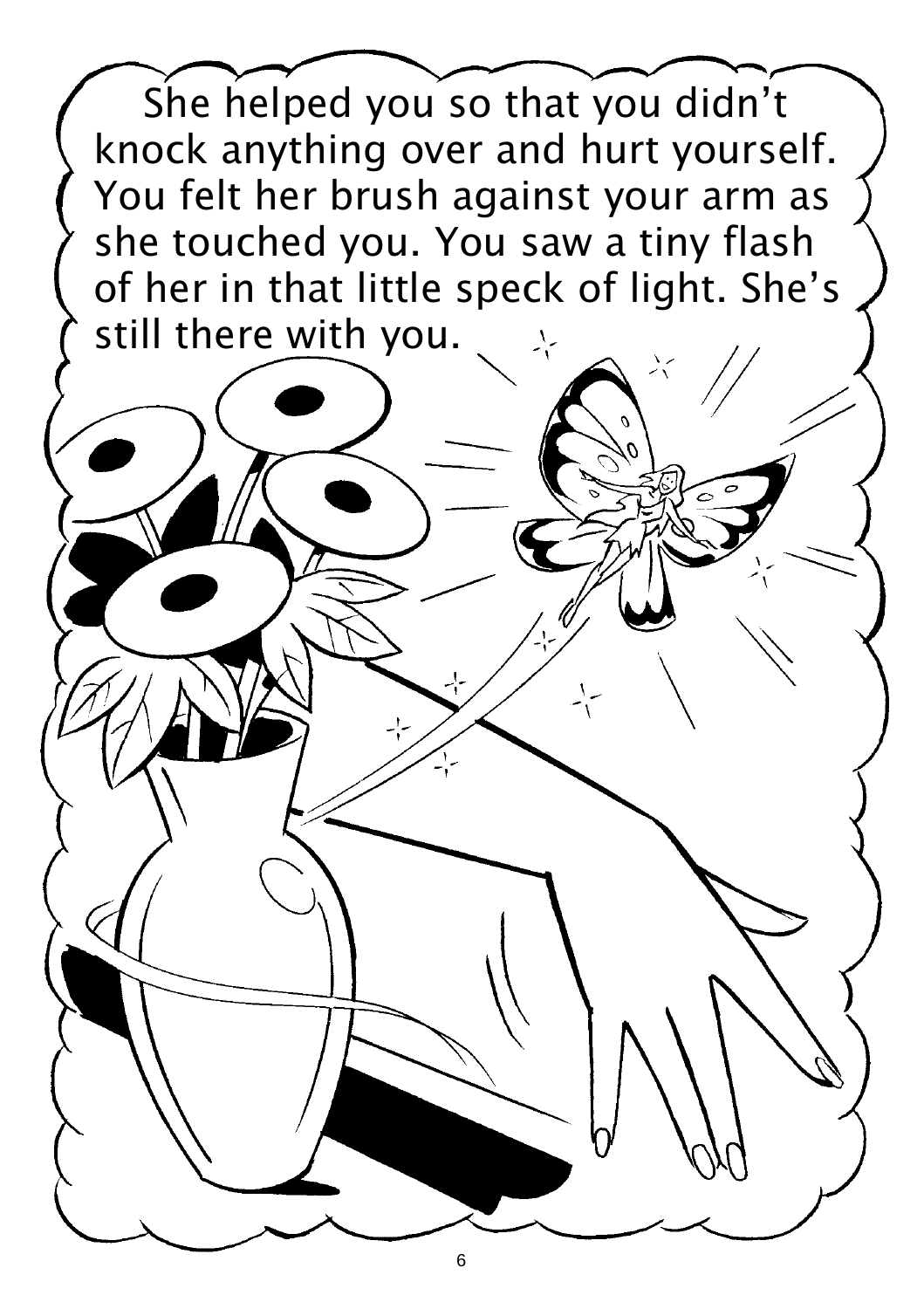Like a tiny fairy, she zips around your room. She helps to keep you safe from accidents and hurts. She's My blessing to you and a gift of My love. She wants to make things easy for you to do your work, so I have sent her to help.

![](_page_6_Picture_1.jpeg)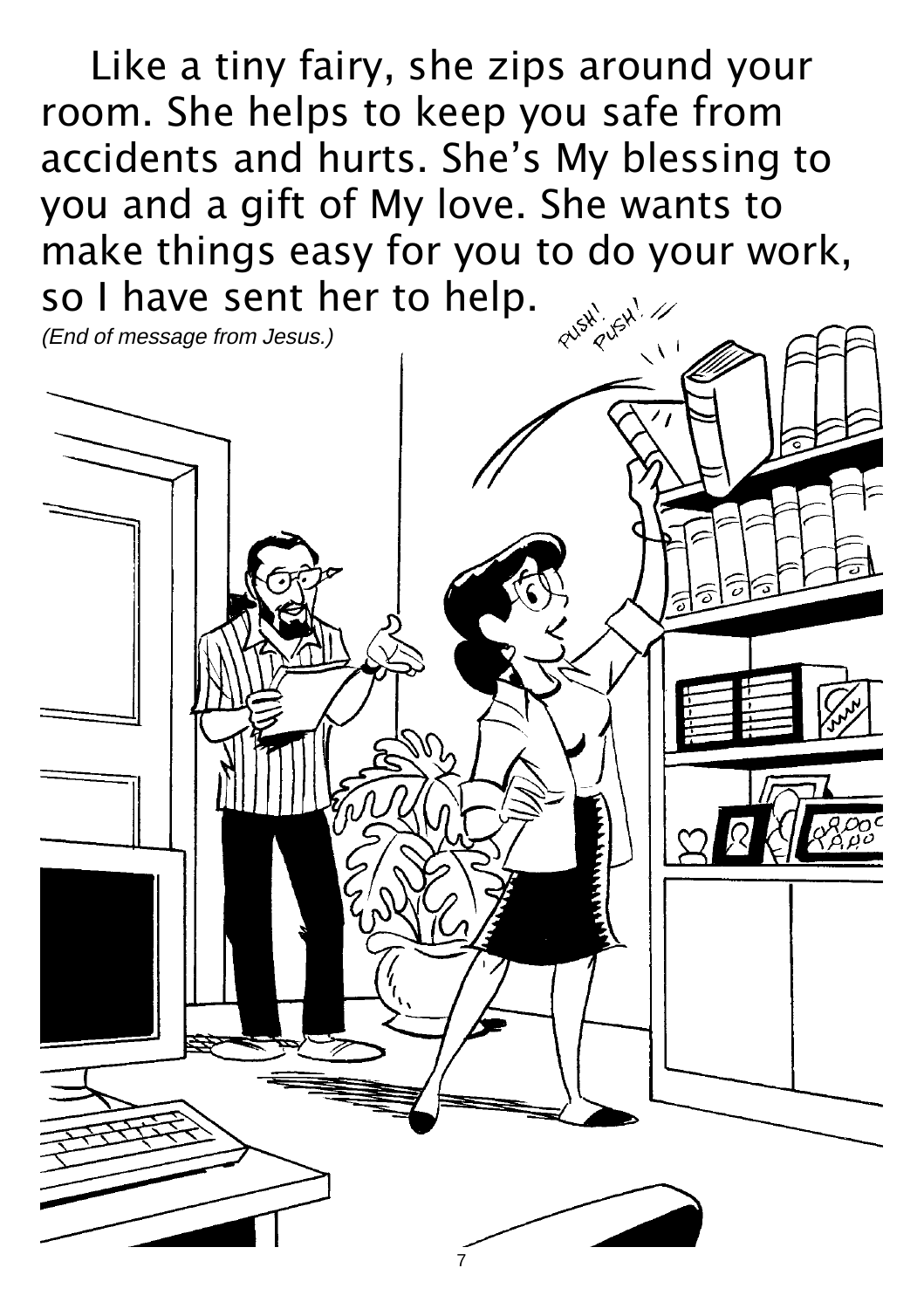![](_page_7_Picture_0.jpeg)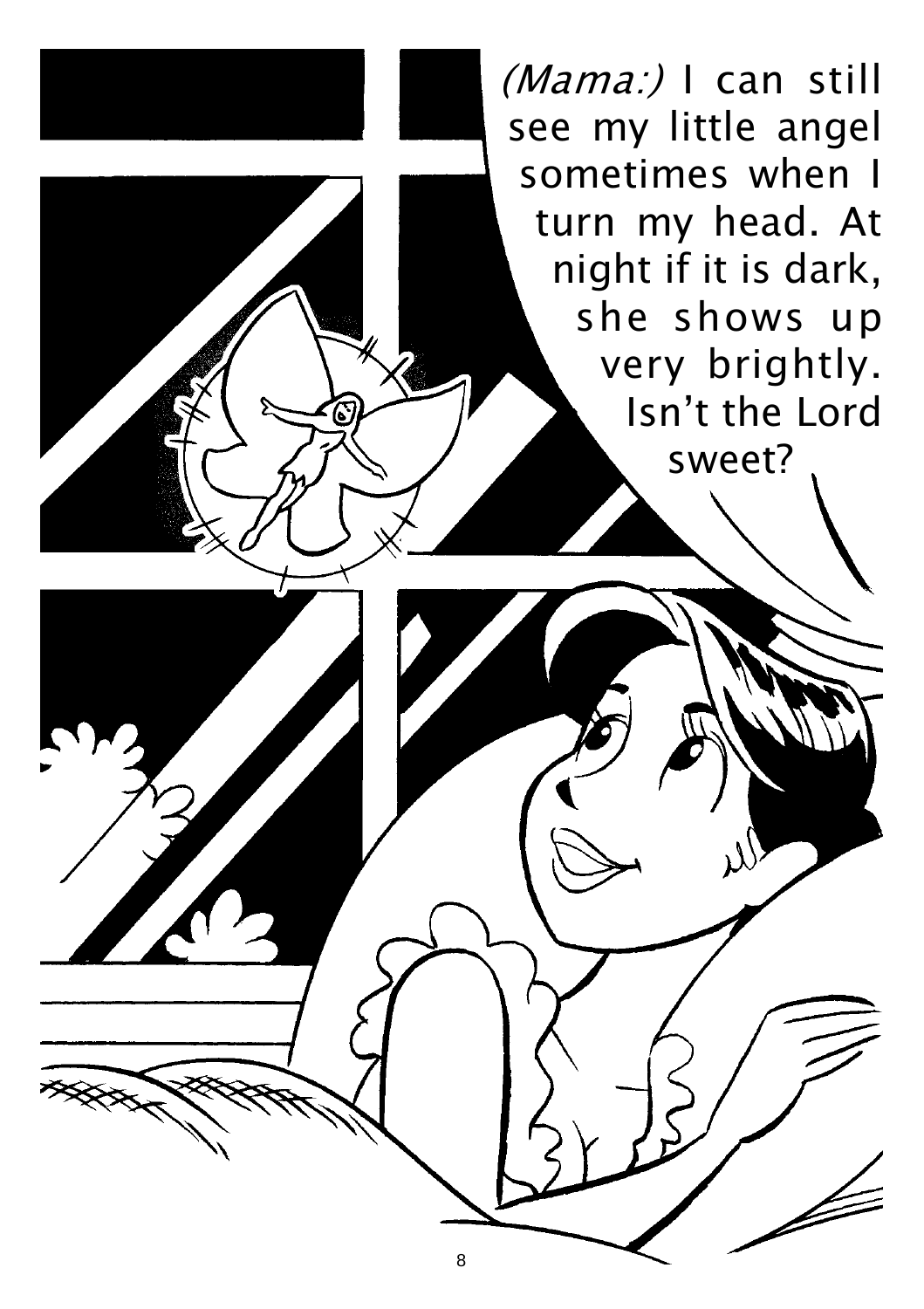Grandpa once said about my spirit helpers: Honey, there are so many spirit helpers and angels in and around your room that sometimes it gets a little crowded!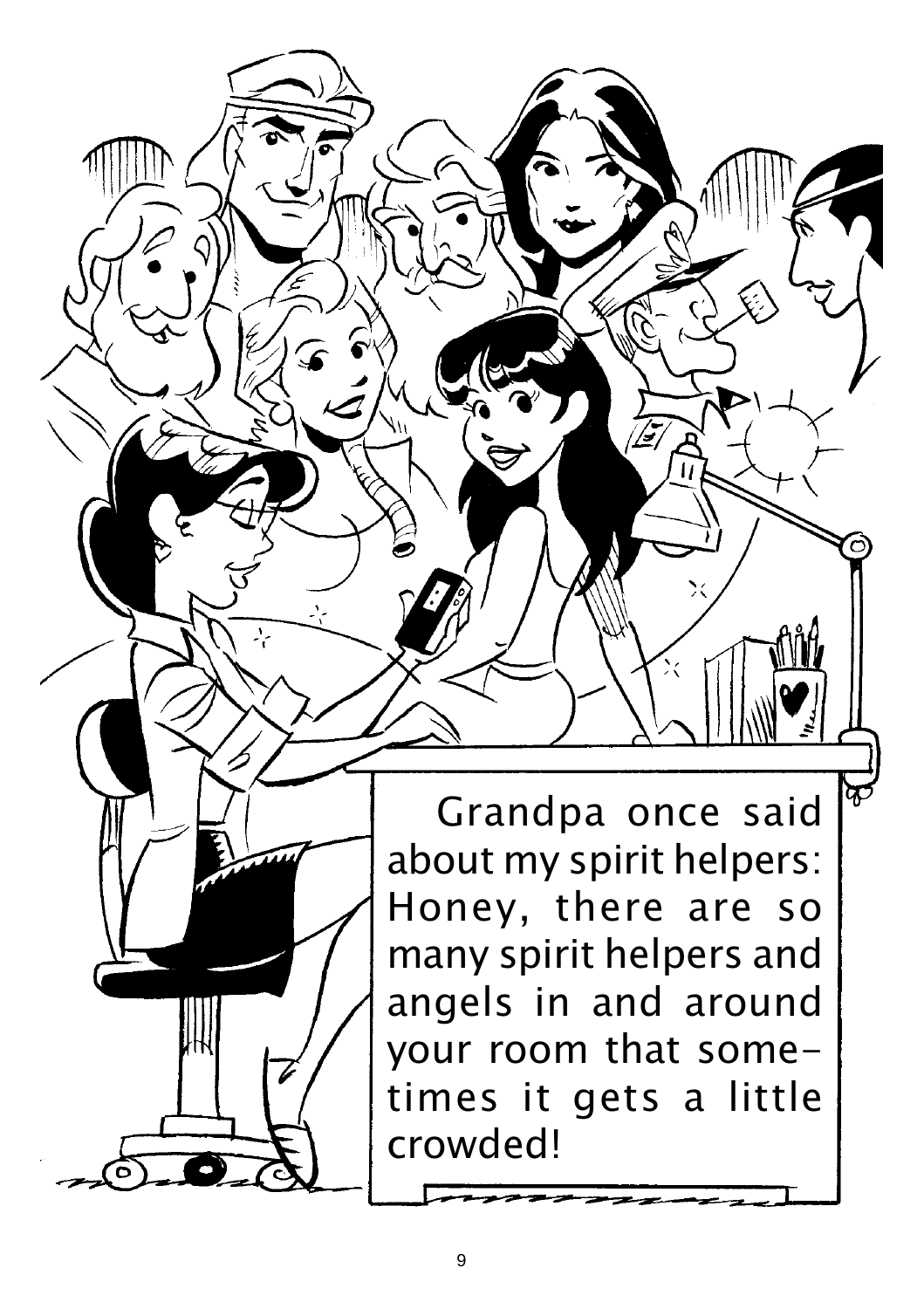![](_page_9_Picture_0.jpeg)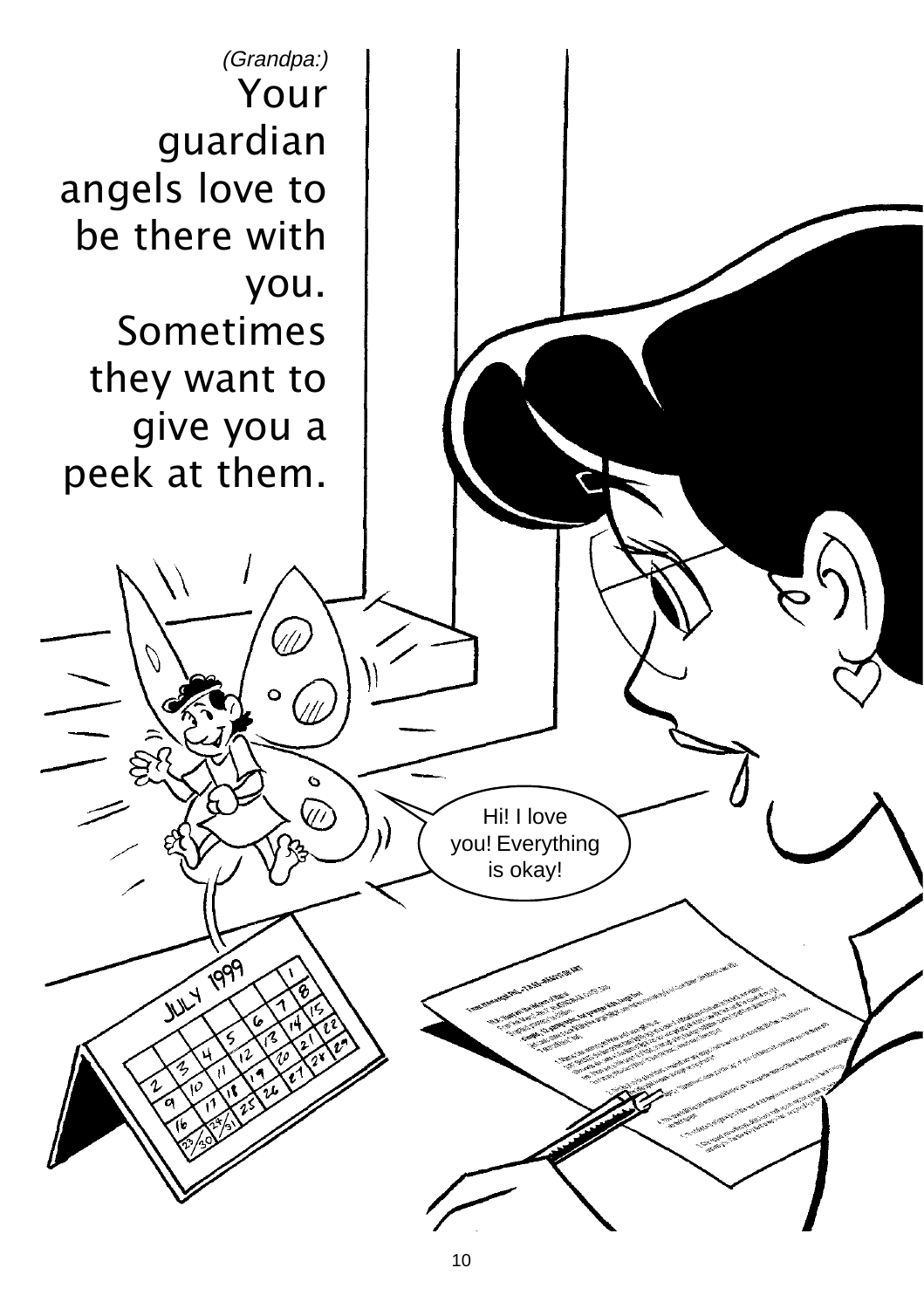![](_page_10_Picture_0.jpeg)